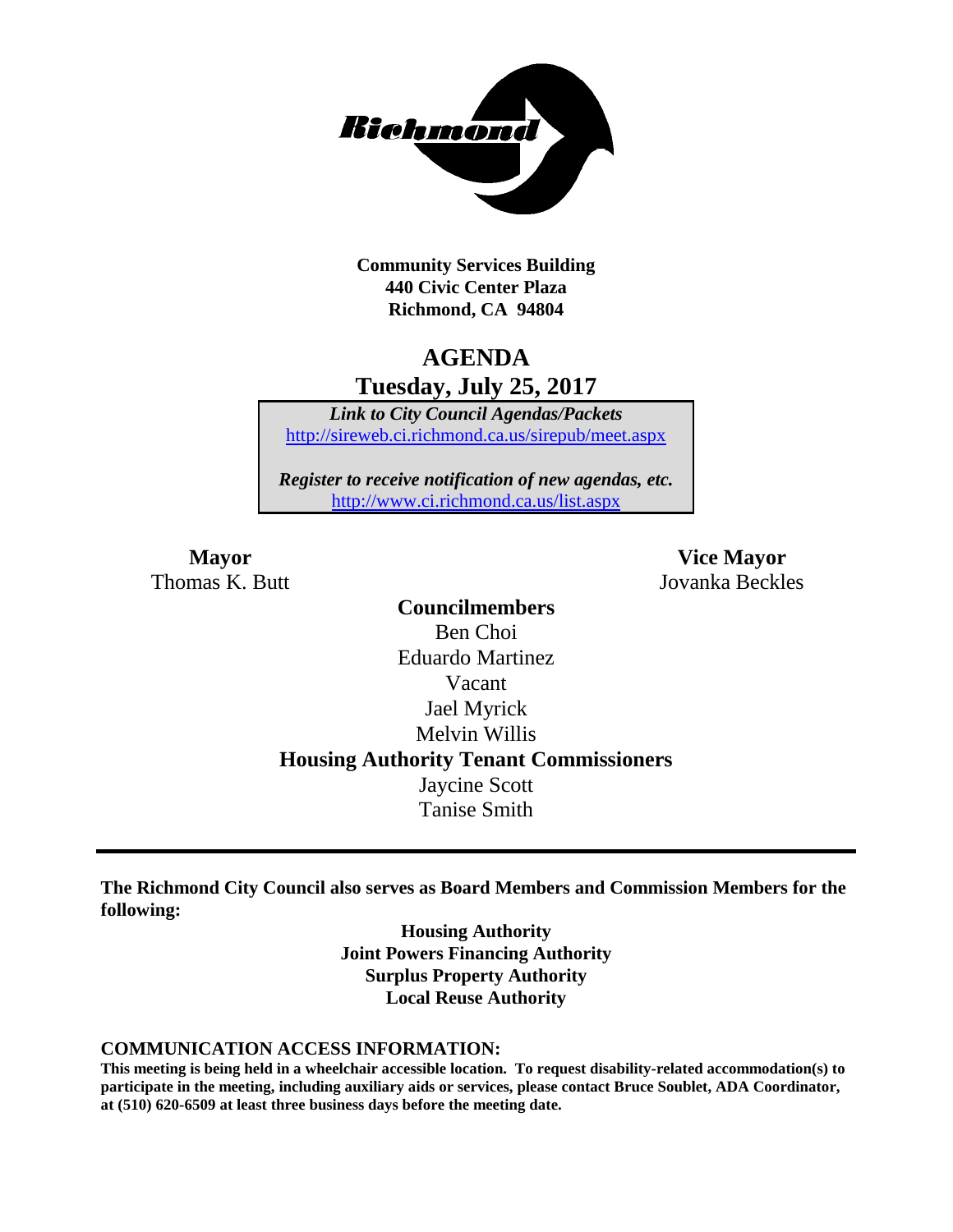# **MEETING PROCEDURES**

The City of Richmond encourages community participation at its City Council meetings and has established procedures that are intended to accommodate public input in a timely and time-sensitive way. As a courtesy to all members of the public who wish to participate in City Council meetings, please observe the following procedures:

**PUBLIC COMMENT ON AGENDA ITEMS:** Anyone who desires to address the City Council on items appearing on the agenda must complete and file a pink speaker's card with the City Clerk **prior** to the City Council's consideration of the item. Once the City Clerk has announced the item, no person shall be permitted to speak on the item other than those persons who have submitted their names to the City Clerk. Your name will be called when the item is announced for discussion. **Each speaker will be allowed up to TWO (2) MINUTES to address the City Council on NON-PUBLIC HEARING items listed on the agenda. Speakers are allowed up to THREE (3) minutes on PUBLIC HEARING items.**

**OPEN FORUM FOR PUBLIC COMMENT:** Individuals who would like to address the City Council on matters not listed on the agenda or on items remaining on the consent calendar may do so under Open Forum. All speakers must complete and file a pink speaker's card with the City Clerk **prior** to the commencement of Open Forum. The amount of time allotted to individual speakers shall be determined based on the number of persons requesting to speak during this item. **The time allocation for each speaker will be as follows:** 15 or fewer speakers, a maximum of 2 minutes; 16 to 24 speakers, a maximum of 1 and one-half minutes; and 25 or more speakers, a maximum of 1 minute.

#### **SPEAKERS ARE REQUESTED TO OCCUPY THE RESERVED SEATS IN THE FRONT ROW BEHIND THE SPEAKER'S PODIUM AS THEIR NAME IS ANNOUNCED BY THE CITY CLERK.**

**CONSENT CALENDAR:** Consent Calendar items are considered routine and will be enacted, approved or adopted by one motion unless a request for removal for discussion or explanation is received from the audience or the City Council. A member of the audience requesting to remove an item from the Consent Calendar must first complete a speaker's card and discuss the item with a City staff person who has knowledge of the subject material, prior to filing the card with the City Clerk and **prior** to the City Council's consideration of Agenda Review. An item removed from the Consent Calendar may be placed anywhere on the agenda following the City Council's agenda review.

**CONDUCT AT MEETINGS:** Richmond City Council meetings are limited public forums during which the City strives to provide an open, safe atmosphere and promote robust public debate. Members of the public, however, must comply with state law, as well as the City's laws and procedures and may not actually disrupt the orderly conduct of these meetings. The public, for example, may not shout or use amplifying devices, must submit comment cards and speak during their allotted time, may not create a physical disturbance, may not speak on matters unrelated to issues within the jurisdiction of the City Council or the agenda item at hand, and may not cause immediate threats to public safety.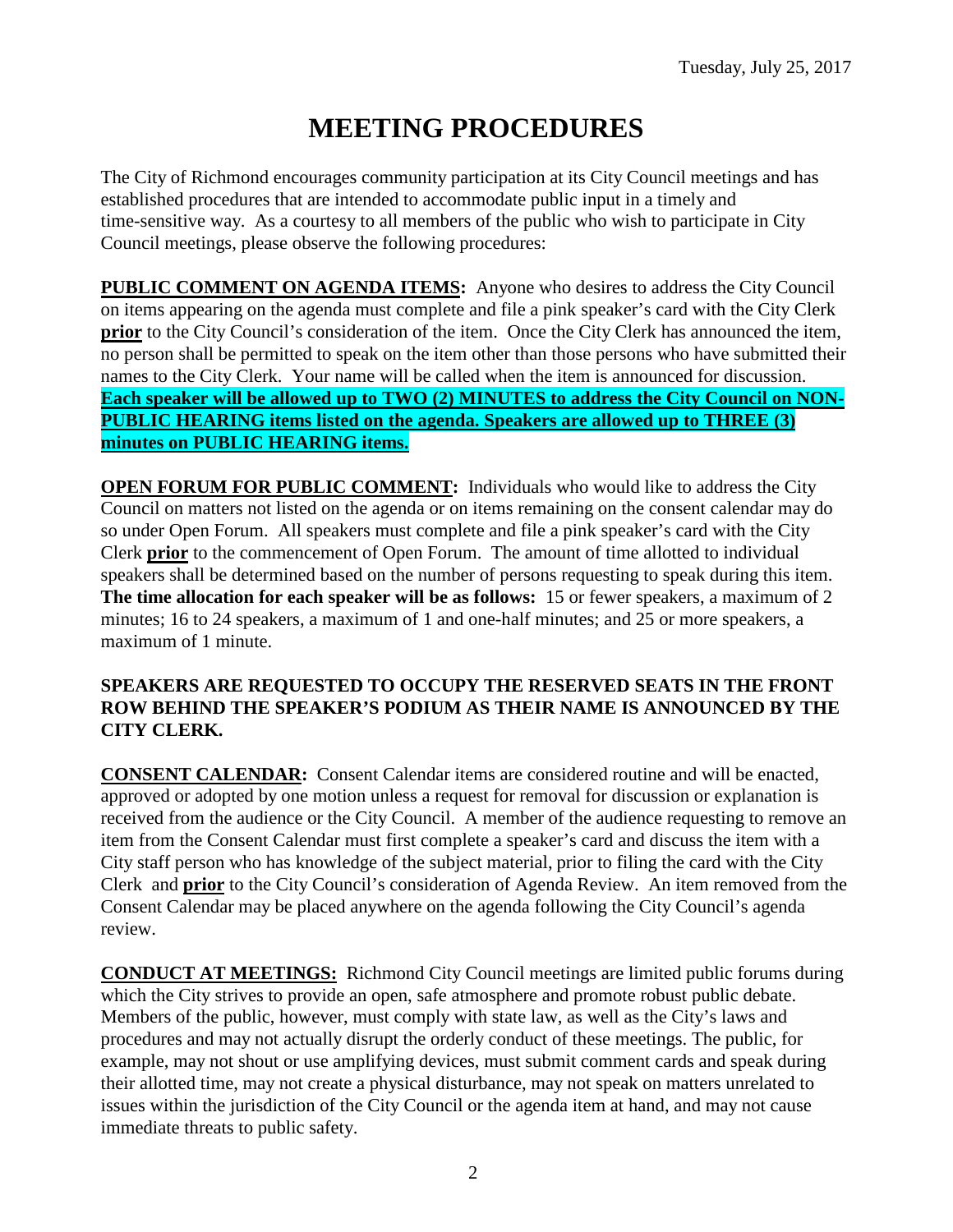**CITY HARASSMENT POLICY:** The City invites public comment and critique about its operations, including comment about the performance of its public officials and employees, at the public meetings of the City Council and boards and commissions. However, discriminatory or harassing comments about or in the presence of City employees, even comments by third parties, may create a hostile work environment, if severe or pervasive. The City prohibits harassment against an applicant, employee, or contractor on the basis of race, religious creed, color, national origin, ancestry, physical disability, medical condition, mental disability, marital status, sex (including pregnancy, childbirth, and related medical conditions), sexual orientation, gender identity, age or veteran status, or any other characteristic protected by federal, state or local law. In order to acknowledge the public's right to comment on City operations at public meetings, which could include comments that violate the City's harassment policy if such comments do not cause an actual disruption under the Council Rules and Procedures, while taking reasonable steps to protect City employees from discrimination and harassment, City Boards and Commissions shall adhere to the following procedures. If any person makes a harassing remark at a public meeting that violates the above City policy prohibiting harassment, the presiding officer of the meeting may, at the conclusion of the speaker's remarks and allotted time: (a) remind the public that the City's Policy Regarding Harassment of its Employees is contained in the written posted agenda; and (b) state that comments in violation of City policy are not condoned by the City and will play no role in City decisions. If any person makes a harassing remark at a public meeting that violates the above City policy, any City employee in the room who is offended by remarks violating the City's policy is excused from attendance at the meeting. No City employee is compelled to remain in attendance where it appears likely that speakers will make further harassing comments. If an employee leaves a City meeting for this reason, the presiding officer may send a designee to notify any offended employee who has left the meeting when those comments are likely concluded so that the employee may return to the meeting. The presiding officer may remind an employee or any council or board or commission member that he or she may leave the meeting if a remark violating the City's harassment policy is made. These procedures supplement the Council Rules and Procedures relating to disruption of orderly conduct at Council meetings.

Any law enforcement officer on duty or whose service is commanded by the presiding officer shall be Sergeant-at-Arms of the Council meetings. He/she, or they, shall carry out all orders and instructions given by the presiding officer for the purpose of maintaining order and decorum at the Council meetings (City Council Rules of Procedure and Order Section III F, RMC Section 2.12.030).

**\*\*\*\*\*\*\*\*\*\*\*\*\*\*\*\*\*\*\*\*\*\*\*\*\*\*\*\*\*\*\*\*\*\*\*\*\*\*\*\*\*\*\*\*\*\*\*\*\*\*\*\*\*\*\*\*\*\***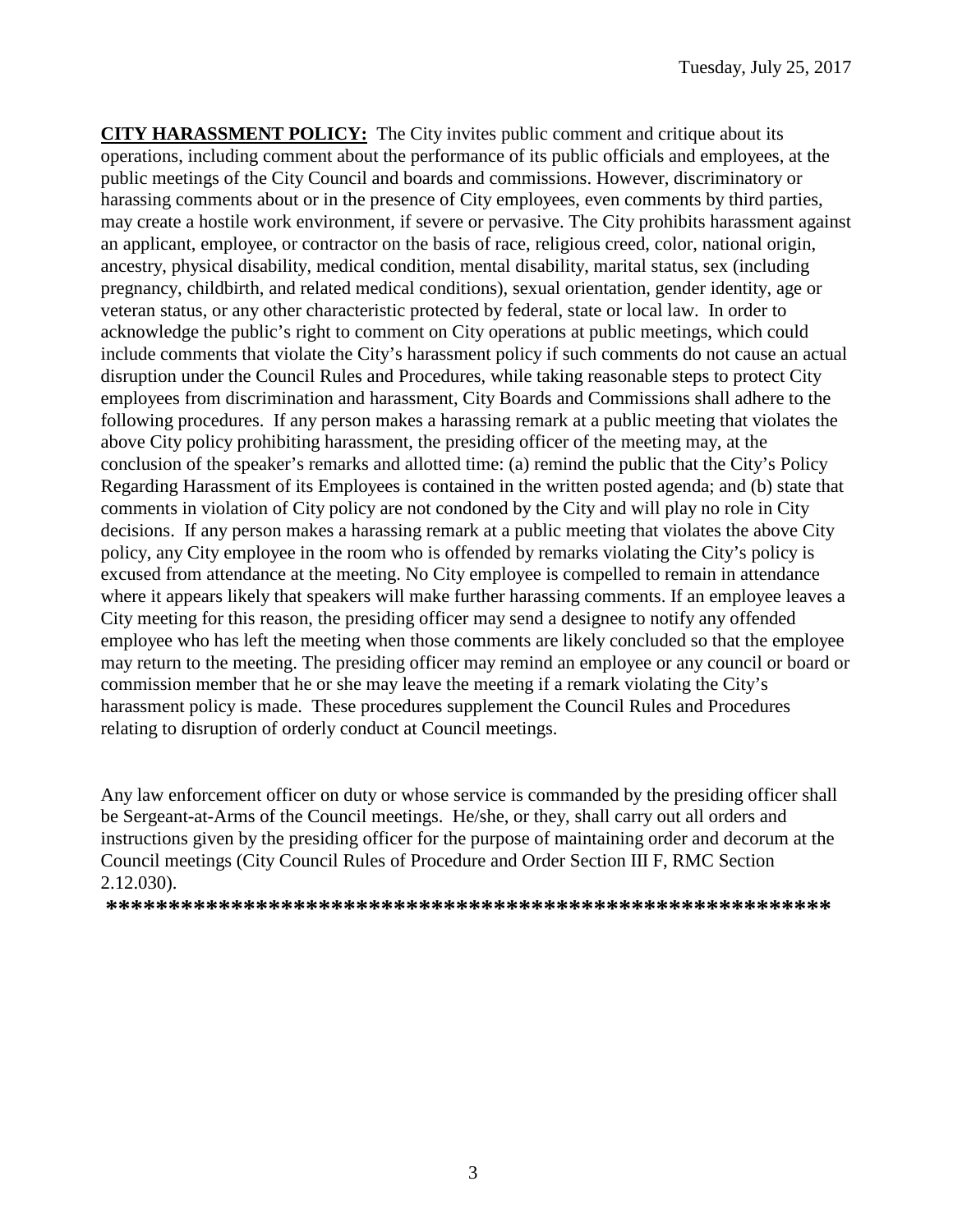# **OPEN SESSION TO HEAR PUBLIC COMMENT BEFORE CLOSED SESSION**

5:00 p.m.

# **A. ROLL CALL**

#### **B. PUBLIC COMMENT BEFORE CLOSED SESSION**

#### **C. ADJOURN TO CLOSED SESSION**

# **CLOSED SESSION**

Shimada Room of the Community Services Building

#### **CITY COUNCIL**

CONFERENCE WITH LEGAL COUNSEL - ANTICIPATED LITIGATION (Significant exposure to litigation pursuant to Subdivision (b) of Government Code Section 54956.9):

One Case

LIABILITY CLAIMS -(Government Code Section 54956.9):

Pickett vs. City of Richmond

CONFERENCE WITH REAL PROPERTY NEGOTIATOR (Government Code Section 54956.8):

Property: 1 Barrett Avenue, Richmond Agency negotiators: Bill Lindsay Negotiating parties: Orton Development Under negotiation: Price and terms of payment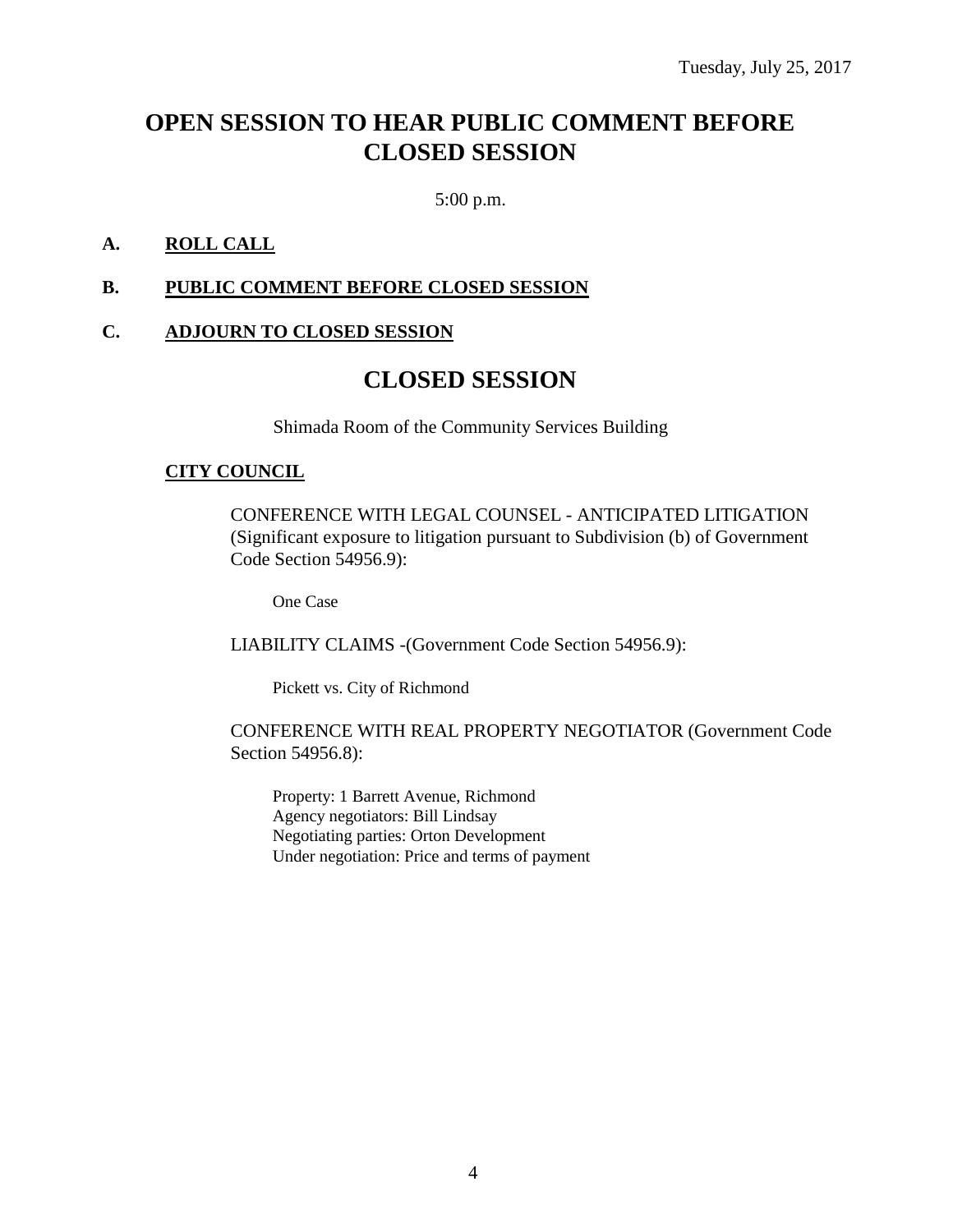# **SPECIAL MEETING OF THE RICHMOND HOUSING AUTHORITY**

6:25 p.m.

- **A. PLEDGE TO THE FLAG**
- **B. ROLL CALL**
- **C. STATEMENT OF CONFLICT OF INTEREST**
- **D. AGENDA REVIEW**

#### **E. HOUSING AUTHORITY CONSENT CALENDAR**

- **E-1.** AUTHORIZE the Richmond Housing Authority Executive Director to execute the Assessment of Fair Housing Cost Sharing Agreement, joining other agencies to complete an Assessment of Fair Housing report at a cost of \$8,850 - Housing Authority (William Bounthon 621-1358).
- **E-2.** ADOPT a resolution (a) authorizing the appointment of up to seven participants from the Richmond Housing Authority's Section 8 and/or Public Housing Program to the Resident Advisory Board, and (b) authorizing a stipend of \$25 for each member - Richmond Housing Authority (Bill Lindsay 620-6512).
- **E-3.** APPROVE a multi-year rental lease between the Employment and Training Department (as lessee) and Richmond Housing Authority (as lessor), as required by the Department of Housing and Urban Development (HUD), effective April 1, 2017, and ending June 30, 2020, with two-three year options. The annual amount of the lease during the initial term will not exceed \$128,100. - Richmond Housing Authority (Tia Ingram 621-1310).
- **E-4.** ADOPT a resolution increasing the Payment Standard to 105% of the Fair Market Rent (FMR) for the Section 8 Tenant-Based, and Project-Based Voucher Programs - Richmond Housing Authority (William Bounthon 621-1358).
- **E-5.** ADOPT a resolution authorizing the Executive Director to submit the annual Section Eight Management Assessment Program (SEMAP) certification for Fiscal Year 2016-17 to the U.S. Department of Housing and Urban Development (HUD) when completed, and no later than the August 29, 2017 deadline - Richmond Housing Authority (William Bounthon 621-1358).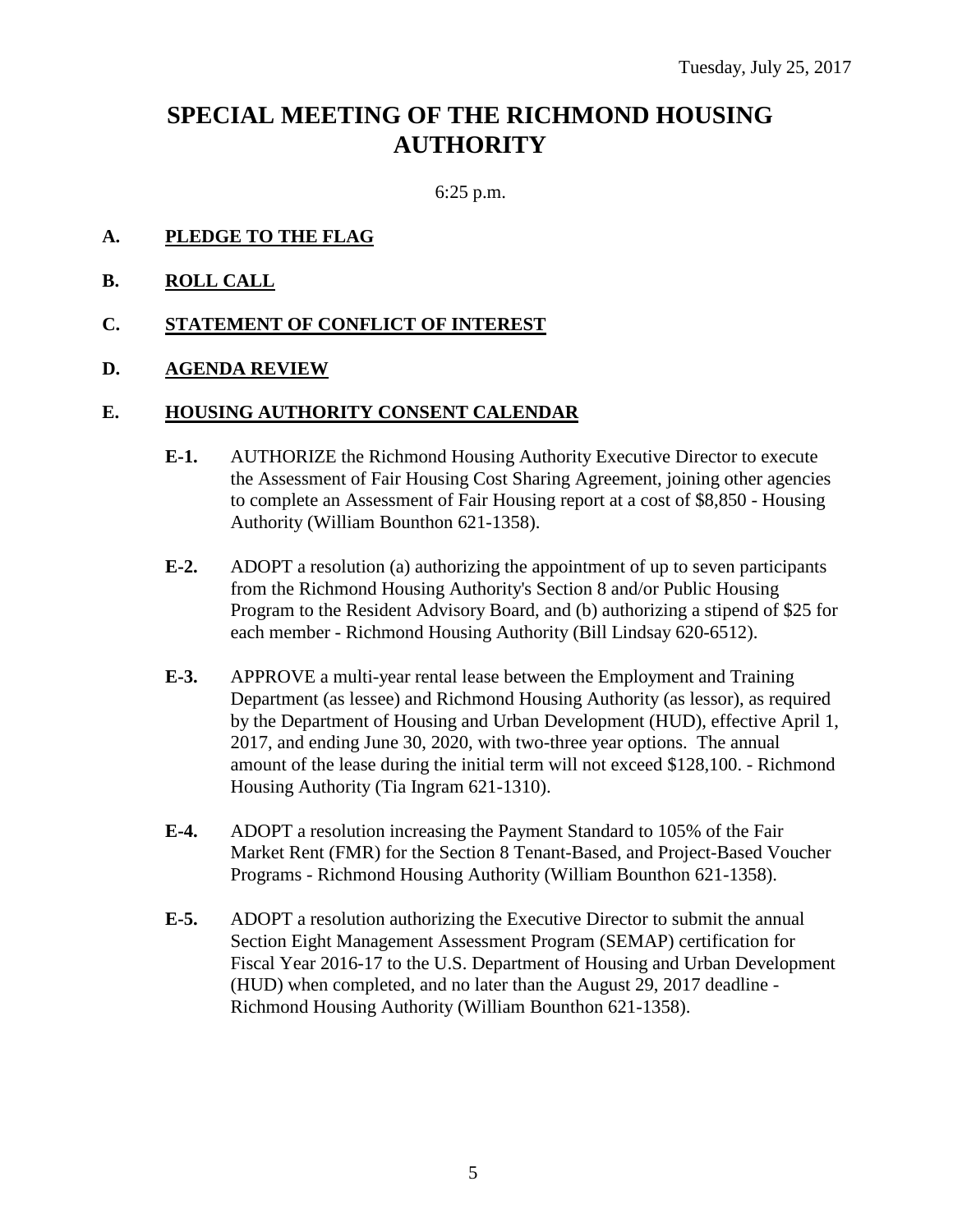- **E-6.** APPROVE a contract with California Housing Partnership Corporation to provide strategic and financial advisory services in connection with asset repositioning of Hacienda Senior Housing Development, Friendship Manor, Triangle Court, Nevin Plaza and Nystrom Village, in an amount not to exceed \$25,000 for a term through June 30, 2018 - Richmond Housing Authority (Bill Lindsay 620-6512).
- **E-7.** ADOPT a resolution authorizing the purchase of the "RentCafé" system for the "Yardi" Software System at a cost of \$18,000 to provide a Section 8 application and applicant internet portal - Richmond Housing Authority (William Bounthon 621-1358).
- **E-8.** ADOPT a resolution affirming (a) a policy governing allocation of payroll expense for employees assigned to the Richmond Housing Authority, and (b) a policy governing approval of City of Richmond charges against Richmond Housing Authority accounts - Richmond Housing Authority (William Bounthon 621-1358).
- **E-9.** APPROVE the minutes of the June 27, 2017, Richmond Housing Authority Meeting - City Clerk's Office (Pamela Christian 620-6513).

# **F. ADJOURNMENT**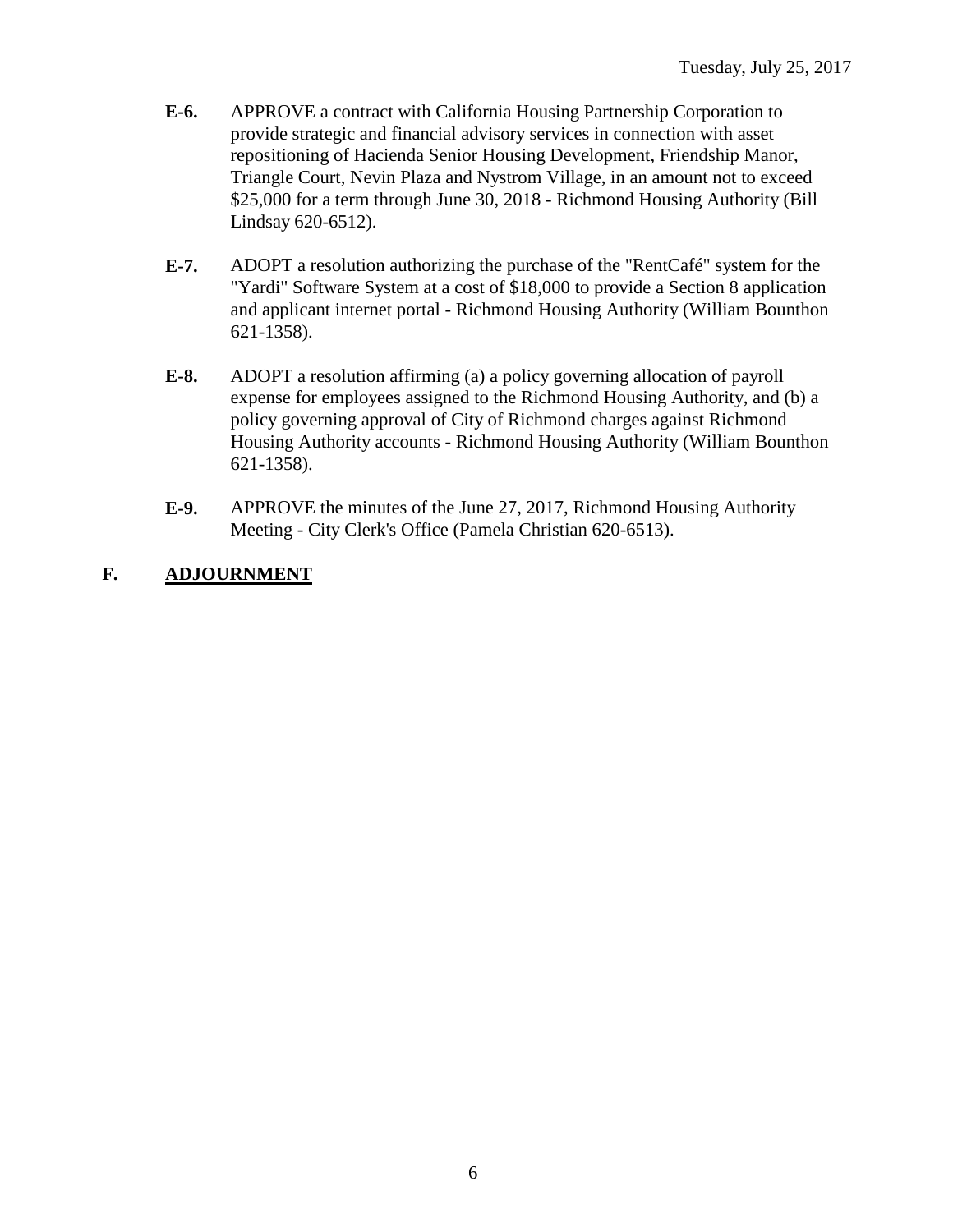# **REGULAR MEETING OF THE RICHMOND CITY COUNCIL**

6:30 p.m.

# **A. ROLL CALL**

# **B. STATEMENT OF CONFLICT OF INTEREST**

# **C. AGENDA REVIEW**

# **D. PRESENTATIONS, PROCLAMATIONS, AND COMMENDATIONS**

- **D-1.** PROCLAMATION recognizing Ms. Virginia Rigney for her role in co-creating the Percent for Art Program in Richmond - Vice Mayor Jovanka Beckles (620- 6568).
- **D-2.** PROCLAMATION recognizing Mr. Daniel Ari, Ciera-Jevae Gordon, and Robert Lipton as the Poets Laureate from June 2017 to June 2019 to promote poetry in the City of Richmond - Councilmember Eduardo Martinez (620-6593) and Mayor Tom Butt (620-6503).
- **D-3.** PROCLAMATION recognizing the Economic Development Commission for coordinating the inaugural Taste of Richmond and acknowledging Far West Cider Company as the People's Choice Vendor - Mayor Tom Butt (620-6503) and Vice Mayor Jovanka Beckles (620-6568).
- **D-4.** ANNOUNCE recent resignations from City of Richmond Boards, Commissions and Committees; ANNOUNCE vacancies on City of Richmond Boards, Commissions and Committees as of July 25, 2017, and ask that interested individuals send applications to the City Clerk - Office of the Mayor (Mayor Tom Butt 620-6503).

#### **E. REPORT FROM THE CITY ATTORNEY OF FINAL DECISIONS MADE DURING CLOSED SESSION**

# **F. REPORT FROM THE CITY MANAGER**

# **G. OPEN FORUM FOR PUBLIC COMMENT**

#### **H. CITY COUNCIL CONSENT CALENDAR**

**H-1.** ADOPT a resolution approving a two-year contract with AmeriNational to provide loan servicing related to City of Richmond Housing programs, including servicing the Home Improvement Loan Program loan portfolio, in an amount not to exceed \$ 20,000 - Housing Department (Alan Wolken 307-8140).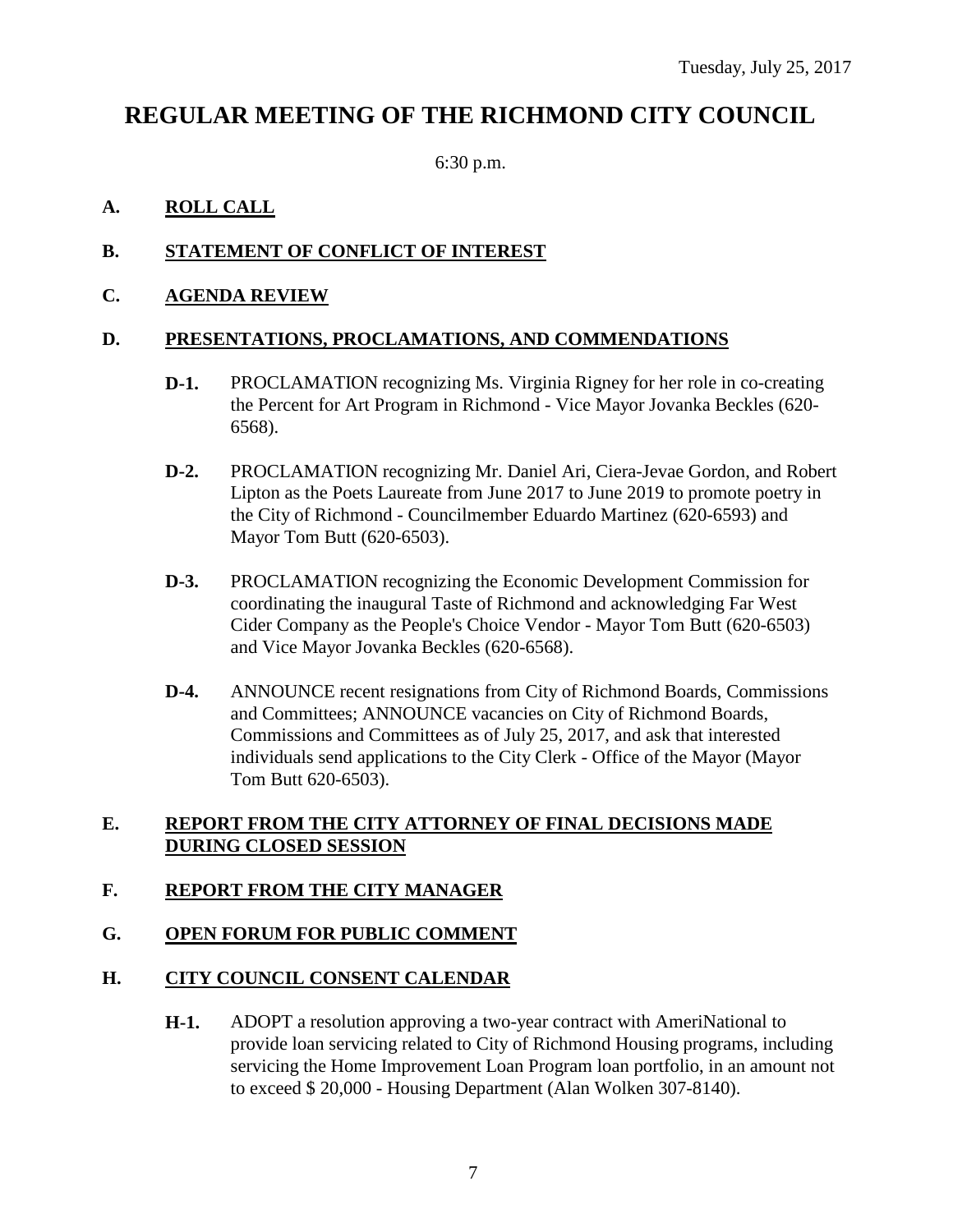- **H-2.** APPROVE the purchase of two electric vehicles to be used in parking regulation services in an amount not to exceed \$50,000, and with funding from Environmental and Community Investment Agreement (ECIA) Transportation Funds included in the adopted FY 2017-2018 ECIA budget - City Manager's Office (Bill Lindsay/Denée Evans 620-6512).
- **H-3.** APPROVE a multi-year rental lease between the Employment and Training Department (as lessee) and Richmond Housing Authority (as lessor), as required by the Department of Housing and Urban Development (HUD) effective April 1, 2017, and ending June 30, 2020, with two-three year options. The annual amount of the lease during the initial term will not exceed \$128,100 - Employment and Training Department (Sal Vaca 307-8006).
- **H-4.** ADOPT a resolution to reduce the maximum number of seats on the Point Molate Community Advisory Committee from 19 seats to 11 seats - Office of the Mayor (Mayor Tom Butt 620-6503).
- **H-5.** APPROVE a fifth amendment to the existing agreement with Cox, Wootton, Lerner, Griffin & Hansen, LLP for continued legal services regarding maritime law matters, increasing the contract amount by \$50,000 for a total contract amount not to exceed \$210,000 - Port Department (Jim Matzorkis 215-4600).
- **H-6.** APPROVE a fourth amendment to the existing agreement with Rogers, Joseph & O'Donnell for continued legal services related to the Regional Water Quality Control Board (RWQCB) order pertaining to Port Terminal 4. The Port is seeking an amendment for time only - Port Department (Jim Matzorkis 215- 4600).
- **H-7.** APPROVE actions to update the Richmond-Zhoushan Sister City Commission; APPOINT Matthew Lewis, new appointment, seat #1, term expiration date December 31, 2019, Eric Peterson, new appointment, seat #2, term expiration date December 31, 2019, Stanley Li, new appointment, seat #3, term expiration date December 31, 2019, Yang Liu, new appointment, seat #4, term expiration date December 31, 2019, Joseph Kong, new appointment, seat #5, term expiration date December 31, 2019, "Sara" Min Zhao, new appointment, seat #6, term expiration date December 31, 2018, James Lee, new appointment, seat #7, term expiration date December 31, 2018, and Leonard Ray Berry, new appointment, seat #8, term expiration date December 31, 2018 - Office of the Mayor (Mayor Tom Butt 620-6503).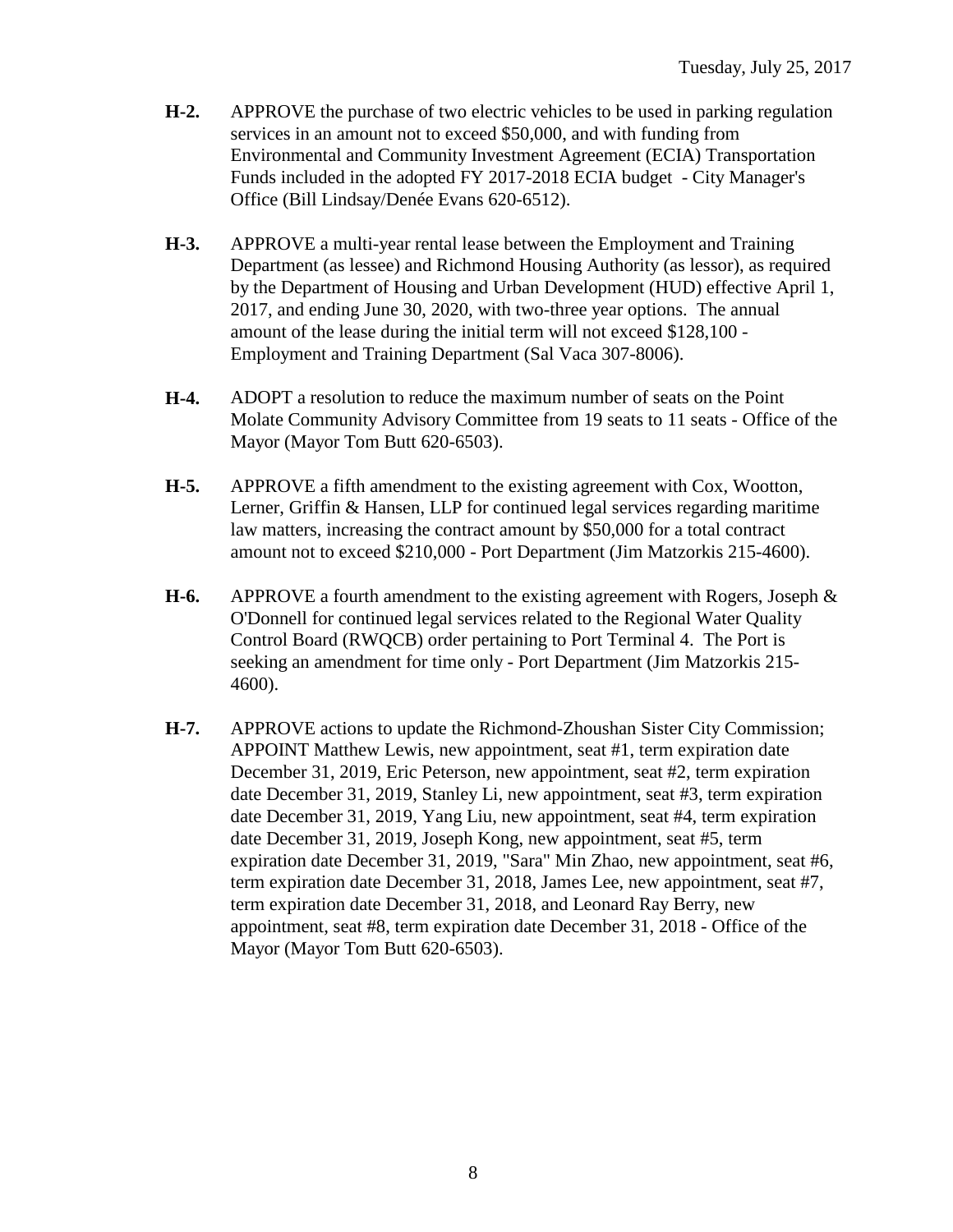- **H-8.** ADOPT an ordinance (second reading) establishing (1) the Residential Housing Fees in the Master Fee Schedule; (2) a late penalty of 10% of the Residential Rental Housing Fee ('Fee') for Residential Rental Housing Fees paid 1-30 days late, 25% of the Fee for those paid 31-60 days late, and 50% of the Fee for those paid over 60 days late; and (3) provisions to allow liens to be placed on properties owned by Landlords who fail to pay the Residential Rental Housing Fee; and ADOPT a resolution establishing the Fiscal Year 2016-17 and Fiscal Year 2017-18 Residential Rental Housing Fees in the amounts of \$47 per unit and \$98 per unit, respectively in the Master Fee Schedule (Bill Lindsay 620- 6512).
- **H-9.** ADOPT an ordinance (second reading) amending the Miscellaneous Provisions ordinance RMC 9.40 of the Health Code providing for a pilot project to evaluate the use of tiny houses on wheels for transitional residential occupancy by homeless persons - Office of the Mayor (Mayor Tom Butt 620-6503).

#### **I. STUDY AND ACTION SESSION**

- **I-1.** (1) APPROVE the original recommendation from the Environment & Community Investment Agreement (ECIA) Grant Review Committee for Fiscal Year (FY) 2017-2018 grant awards to 21 organizations in an amount not to exceed \$513,000; (2) ADOPT a resolution of the approved list of FY 2017-2018 ECIA grant awardees; (3) APPROVE increasing the amount of advanced payment allowable from 25% to up to 50%, and (4) AUTHORIZE the City Manager to negotiate and execute Grant Service Agreements with approved grantees; ALTERNATIVELY, if the Council determines not to approve the ECIA Grant Committee recommendations, staff recommends that the Council thank the Committee for their work and refer the item to staff for revised recommendations at its next meeting in September utilizing alternate criteria which were discussed by the Council at its June 27, 2017 - City Manager's Office (Bill Lindsay/LaShonda White 620-6512).
- **I-2.** RECEIVE a presentation concerning the draft 2017 Countywide Transportation Plan (CTP) Update, and provide comments as appropriate - City Manager's Office (Bill Lindsay/Lori Reese-Brown 620-6869).
- **I-3.** RECEIVE an update from Employment and Training Director Sal Vaca regarding ongoing job training programs and initiatives being implemented; including Environmental and Community Investment Agreement (ECIA)-funded programs - Councilmember Jael Myrick (620-6636). **This item was continued from the June 27, 2017, meeting.**
- **I-4.** RECEIVE a report on the recent implementation of the False Alarm Reduction Program, Richmond Municipal Code Chapter 7.96, and associated fees, and provide direction to staff - Police Department (Chief Allwyn Brown 620-1802).